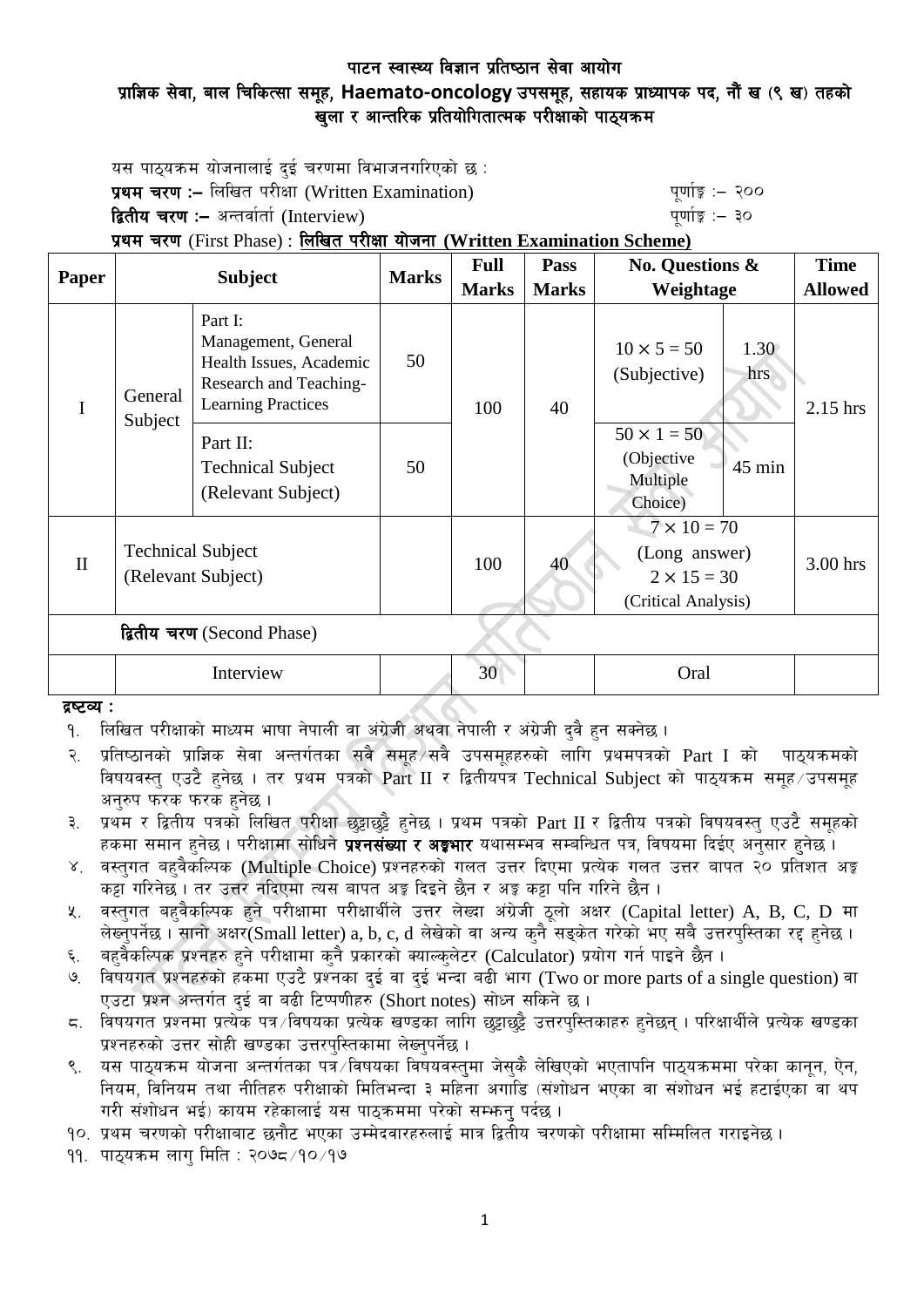# प्राज्ञिक सेवा, बाल चिकित्सा समूह, Haemato-oncology उपसमूह, सहायक प्राध्यापक पद, नौं ख (९ ख) तहको खला र आन्तरिक प्रतियोगितात्मक परीक्षाको पाठयक्रम

# **Paper I: General Subject**

#### **Part I:**

### **(Management, General Health Issues, Academic Research and Teaching - Learning Practices) Section (A) - 25 Marks**

### 1. **Management**

- 1.1. Health care management system in Nepal and other parts of the world
- 1.2. Fundamental principles of healthcare institution and hospital management.
- 1.3. Effective hospital management principles
- 1.4. Purpose of medical and non-medical data and records
- 1.5. Ethics and responsibility of management
- 1.6. Concept of management and its application in health care including hospital
	- 1.7.1 Management: Concept, principles, functions, scope and role, level and skills of manager
	- 1.7.2 Planning: Concept, principles, nature, types, instruments and steps
	- 1.7.3 Leadership: Concept, function, leadership styles, leadership and management
	- 1.7.4 Coordination: Concept, types, techniques of effective coordination
	- 1.7.5 Communication and counselling: Concept, communication processes and barrier to effective communication, techniques for improving communication
	- 1.7.6 Decision making: Importance, types, rational process of decision making, problem solving techniques, improving decision making
	- 1.7.7 Participative management: Concept, advantage and disadvantage, techniques of participation
	- 1.7.8 Time management: Concept, essential factors and strategies for effective time management
	- 1.7.9 Conflict management: Concept, approaches to conflict, levels of conflict, causes of conflict and strategies for conflict management
	- 1.7.10 Stress management: Concept, causes and sources of stress, techniques of stress management
	- 1.7.11 Change management: Concept, sources of organizational change, resistance to change, management of resistance to change
	- 1.7.12 Appreciative inquiry: Concept, basic principle and management
	- 1.7.13 Human resource management: Concept, functions and different aspects
	- 1.7.14 Health manpower recruitment and development
	- 1.7.15 Financial management: Concept, approaches, budget formulation and implementation, Auditing and topics related to fiscal administration

### 2. **General Health Issues**

- 2.1. Present constitution of federal republic of Nepal (including health and welfare issues)
- 2.2. Organizational structure of Ministry of Health at national/federal, regional/state, district (if applicable), municipal and village council level
- 2.3. Professional council and related regulations
- 2.4. National Health Policy
- 2.5. Health Service Act and Regulation
- 2.6. Second Long term health plan
- 2.7. Health Management Information System, forms, indicators, annual reports
- 2.8. Human Development Indices, Sustainable Development Goals
- 2.9. Health volunteers in the national health system, its rationale, use and effectiveness
- 2.10. Local governance and community participation in health service delivery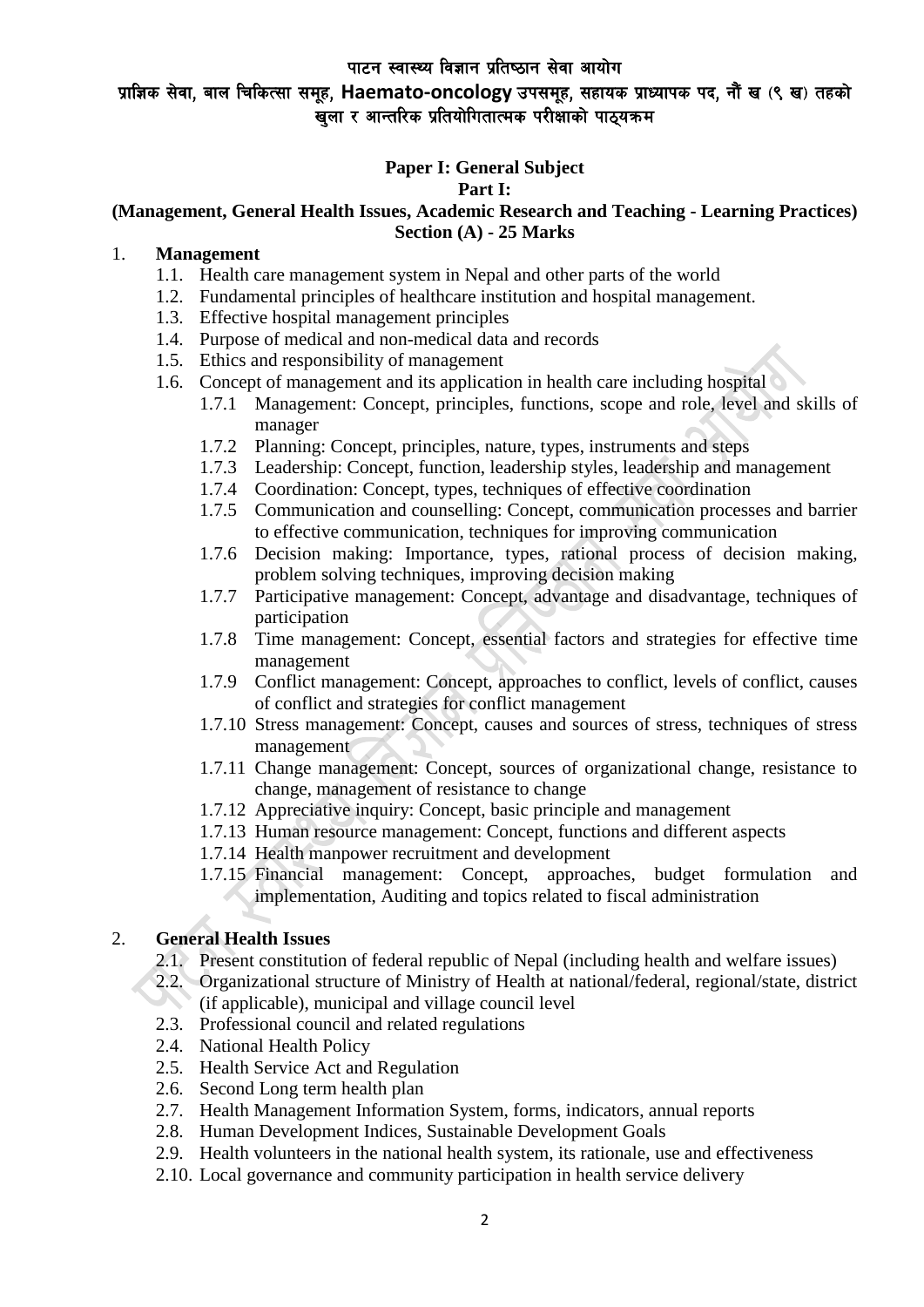# प्राज्ञिक सेवा, बाल चिकित्सा समूह, Haemato-oncology उपसमूह, सहायक प्राध्यापक पद, नौं ख (९ ख) तहको खला र आन्तरिक प्रतियोगितात्मक परीक्षाको पाठयक्रम

- 2.11. Health Insurance and financing in health care
- 2.12. Alternative health care system: Ayurveda, homeopathy, Unani, Chinese etc.
- 2.13. Indigenous and traditional faith health and health practices
- 2.14. International Health Agencies: Roles and responsibilities of WHO, UNICEF, UNFPA, Inter-agency relationships, Government-agency coordination: Joint Annual Review meeting
- 2.15. Supervision, types and its usage in health sector
- 2.16. Monitoring and evaluation system in health sector
- 2.17. National Health Training Centre
- 2.18. National and International Disaster Plan, Coordination
- 2.19. Patan Academy of Health Sciences Act, Mission, Goals, Organogram
- 2.20. Scope and function of Patan Academy of Health Sciences executive bodies (senate, executive committee, academic council, faculty board, hospital management committee, subject committee), various other committees

#### **Section (B) - 25 Marks**

#### 3. **Academic Research**

- 3.1 Ethics, Bio-ethics and Professionalism
- 3.2 Human dignity and Human Right
- 3.3 Benefit and Harm
- 3.4 Autonomy and Individual responsibility
- 3.5 Consent and capacity to consent
- 3.6 Privacy and confidentiality
- 3.7 Respect for humans and personal integrity
- 3.8 Non-discrimination and non-stigmatization
- 3.9 Respect for cultural diversity and pluralism
- 3.10 National Health Research Council (NHRC) and its guidelines
- 3.11 Research process: ethical research proposal development, research principles, methods and materials, conclusion/recommendation/lesson learnt, commonly used referencing styles
- 3.12 IRB/IRC forms, types, use, importance; getting IRB/IRC clearance
- 3.13 Ethics on research methodology: sample selection, sample size calculation, ensuring reliability and validity of the instruments as well as methods proposed for health research
- 3.14 Quantitative and Qualitative studies
- 3.15 Data analysis (data visualization, descriptive statistics, inferential statistics with statistical hypotheses and appropriate tools/methods for quantitative studies; theme and code generation, thematic analysis, content analysis, grounded theory for qualitative and triangulation for mixed method studies)
- 3.16 Research ethics on vulnerable and non-vulnerable population
- 3.17 Research proposal/protocol/publication:
- 3.18 Publication ethics, plagiarism including self-plagiarism

### 4. **Teaching - Learning, Assessment and Evaluation**

- 4.1 Lancet Commission Report on Education of Health Professionals
- 4.2 Adult learning: Theories, principles, use, importance and outcomes, Adragogy vs. Pedagogy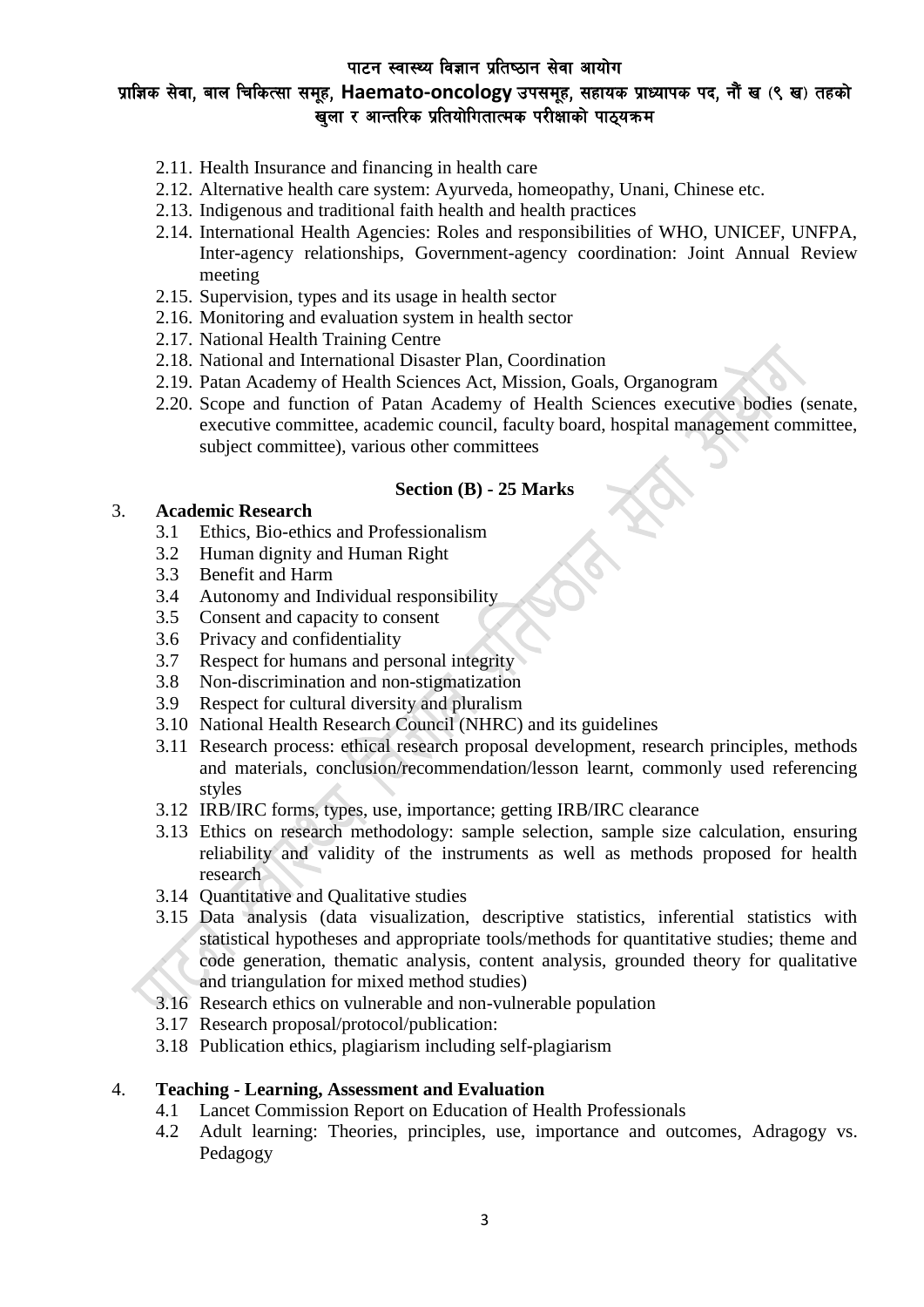# प्राज्ञिक सेवा, बाल चिकित्सा समूह, Haemato-oncology उपसमूह, सहायक प्राध्यापक पद, नौं ख (९ ख) तहको खला र आन्तरिक प्रतियोगितात्मक परीक्षाको पाठयक्रम

- 4.3 Conventional teaching learning: Didactic lectures, Teacher centred approaches, use and importance
- 4.4 Surface learning, deep learning and metacognition
- 4.5 Integrated teaching: Genesis, use, importance and outcomes
- 4.6 Problem-based learning: Genesis, use, importance and outcomes
- 4.7 SPICES model its use, importance and outcomes
- 4.8 Socialization, self-directed learning, mentoring, role model
- 4.9 Community orientation/community posting, re-orientation of medical education camp, community based learning and community engaged teaching-learning methods/models, use, importance and outcomes
- 4.10 Outcome Based Education (Competency-based Medical/Health Professions Education): Genesis, use, importance and outcomes
- 4.11 Experiential learning, Reflective practice, Feedback and feed-forward, Situated learning, Co-operative learning, Communities of practice
- 4.12 Assessment of students
	- 4.12.1 Blueprinting (Table and specification) : use, importance and outcomes
	- 4.12.2 Bloom's taxonomy of cognitive, psychomotor and affective domains, use and importance
	- 4.12.3 Diagnostic, Formative, Summative and Professional exams
- 4.13 Assessment of knowledge: Selection methods like Multiple Choice Questions, Extended Matching Items and supply methods like Short Answer Question, Problem Based Question, Long Answer Question with or without model answers and marking schemes, unstructured, semi-structured and structured viva-voce examination, advantages and limitations, use and importance, outcomes and its use in quality control
- 4.14 Assessment of performance (in-vitro): Direct observation of skills in the simulated setting, lab, ward etc. with or without checklist, Objective Structured Practical Examination, Objective Structured Clinical Examination, Standardized patients, use and importance, analysis, quality assurance, outcomes and its use in quality control
- 4.15 Assessment of performance (in-vivo): Mini-Clinical Evaluation Exercise (Mini-CEX), Direct Observation of Procedural Skills (DOPS), Case-Based Discussion (CbD), OSATS/ PBA, Multi-Source feedback (360 degree evaluation) use and importance for competency based health professions education, analysis, quality assurance, outcomes and its use in quality control
- 4.16 Assessment of observable behaviours in small groups e.g. Problem Based Learning sessions, Community Based Learning and Education sessions, Clinical clerkship rotations
- 4.17 Evaluation: Difference between assessment and evaluation, theory of change and its use in health professions education, process and outcome evaluation, qualitative, quantitative and mixed methods used in evaluation of health professions education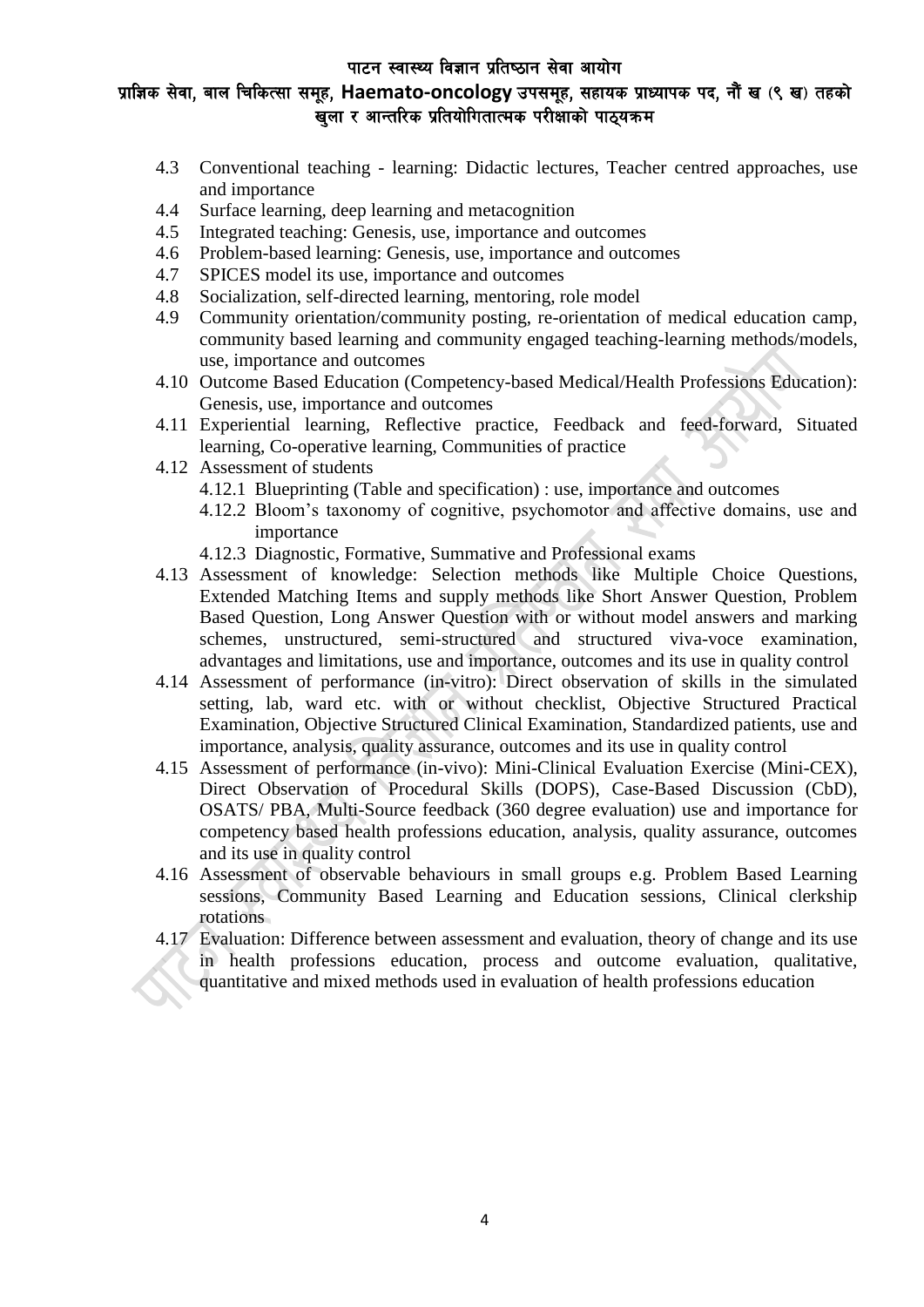प्राज्ञिक सेवा, बाल चिकित्सा समूह, Haemato-oncology उपसमूह, सहायक प्राध्यापक पद, नौं ख (९ ख) तहको खुला र आन्तरिक प्रतियोगितात्मक परीक्षाको पाठ्यक्रम

### **Paper I Part II: Technical Subject**

#### **Section (C) - 25 Marks**

### 1. **Haematology**

- 1.1 Development of hematopoietic system
- 1.2 Anemias
	- 1.2.1 Congenital hypoplastic anemia
	- 1.2.2 Acquired pure red cell anemia
	- 1.2.3 Anemia of chronic disease and renal disease
	- 1.2.4 Congenital dyserythropoietic anemias
	- 1.2.5 Megaloblastic anemias
	- 1.2.6 Iron deficiency anemia
- 1.3 Hemolytic anemias
	- 1.3.1 Hereditary spherocytosis
	- 1.3.2 Hereditary elliptocytosis and related disorders
	- 1.3.3 Hereditary stomatocytosis
	- 1.3.4 Paroxysmal nocturnal hemoglobinuria
	- 1.3.5 Hemoglobinopathies
		- 1.3.5.1 Sickle cell disease
		- 1.3.5.2 Sickle cell trait
		- 1.3.5.3 Hereditary methemoglobinemia
		- 1.3.5.4 Thalassemia syndromes
	- 1.3.6 Enzymatic defects
	- 1.3.7 Hemolytic anemias resulting from extracellular factors immune haemolytic anemias
- 1.4 Polycythemia(erythrocytosis)
- 1.5 Pancytopenias
	- 1.5.1 Inherited Bone marrow failure syndromes with pancytopenia
	- 1.5.2 Acquired pancytopenias
- 1.6 Blood component Transfusions
	- 1.6.1 Red blood cell transfusions and erythropoietin therapy
	- 1.6.2 Platelet transfusions
	- 1.6.3 Neutrophil (granulocyte) transfusions
	- 1.6.4 Plasma transfusions
	- 1.6.5 Risks of blood transfusions
- 1.7 Hemorrhagic and thrombotic diseases
	- 1.7.1 Clinical and laboratory evaluation of hemostasis
	- 1.7.2 Hereditary clotting factor defeciencies (bleeding disorders)
		- 1.7.2.1 Factor VIII or Factor IX deficiency
		- 1.7.2.2 Factor XI deficiency
		- 1.7.2.3 Factor VII deficiency
		- 1.7.2.4 Factor X deficiency
		- 1.7.2.5 Prothrombin (Factor II ) deficiency
		- 1.7.2.6 Factor V deficiency
		- 1.7.2.7 Combined deficiency of Factor V and VIII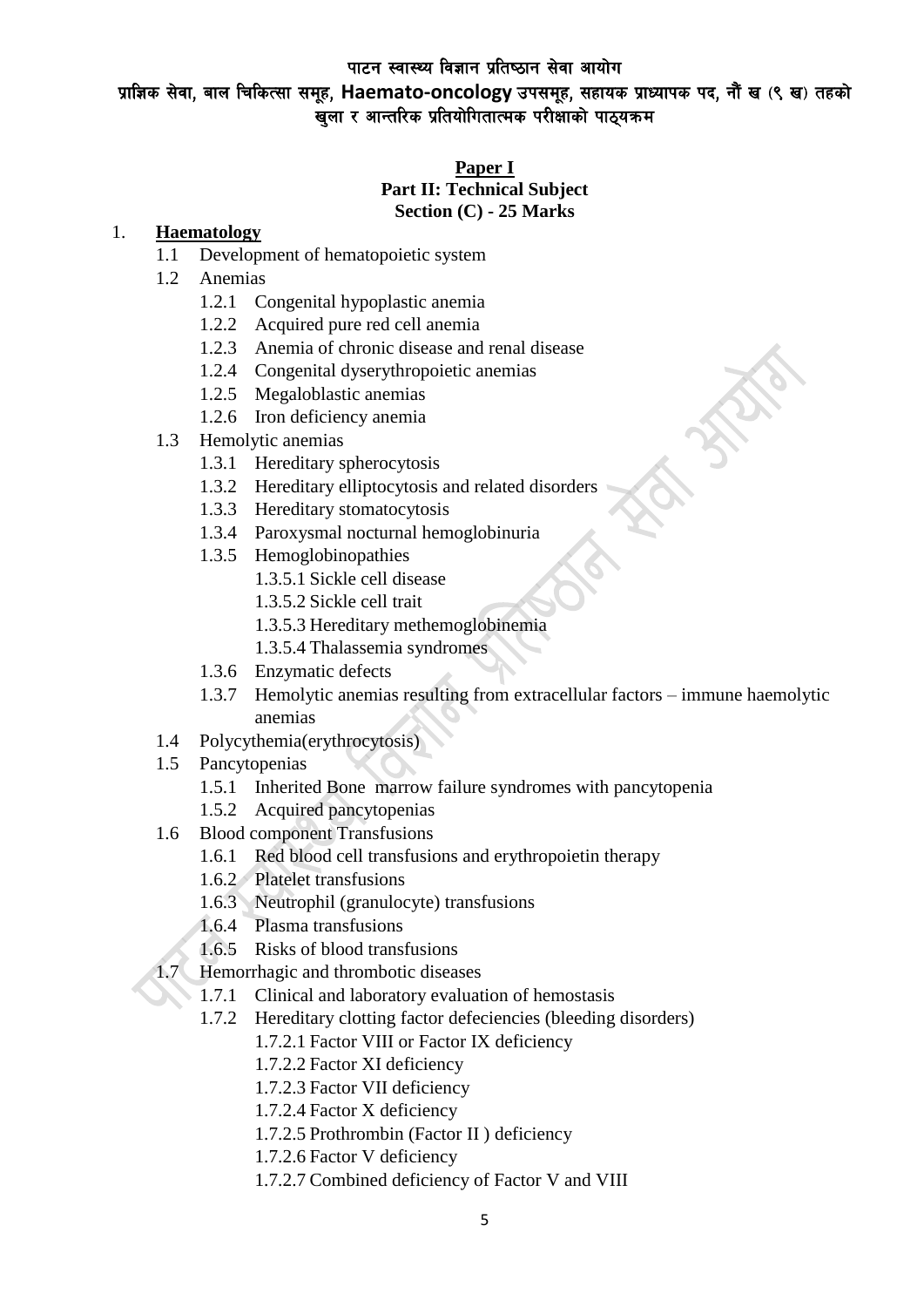# प्राज्ञिक सेवा, बाल चिकित्सा समूह, Haemato-oncology उपसमूह, सहायक प्राध्यापक पद, नौं ख (९ ख) तहको खुला र आन्तरिक प्रतियोगितात्मक परीक्षाको पाठ्यक्रम

- 1.7.2.8 Fibrinogen (Factor I) deficiency
- 1.7.2.9 Factor XIII deficiency
- 1.7.3 Von willebrand disease
- 1.7.4 Thrombotic disorders in children
- 1.7.5 Postneonatal vitamin K deficiency
- 1.7.6 Acquired inhibitors of coagulation
- 1.7.7 Disseminated intravascular coagulation
- 1.7.8 Platelet and blood vessel disorders
	- 1.7.8.1 Autoimmune thrombocytopenic purpura
	- 1.7.8.2 Drug induced thrombocytopenia
	- 1.7.8.3 Nonimmune platelet destruction
	- 1.7.8.4 Haemolytic uremic syndrome
	- 1.7.8.5 Thrombotic thrombocytopenic purpura
	- 1.7.8.6 Neonatal thrombocytopenia
	- 1.7.8.7 Platelet function disorders
	- 1.7.8.8 Congenital and acquired disorders of platelet function
- 1.8 Splenomegaly, Hyposplenism, splenic trauma and splenectomy
- 1.9 Lymphadenopathy

#### **Section (D) - 25 Marks**

#### 2. **Oncology:**

- 2.1 Epidemiology of childhood and adolescent cancer
- 2.2 Molecular and cellular biology of cancer
	- 2.2.1 Genes involved in oncogenesis
	- 2.2.2 Syndromes predisposing to cancer
	- 2.2.3 Other factors associated with oncogenesis
		- 2.2.3.1 Viruses
		- 2.2.3.2 Genomic Imprinting
		- 2.2.3.3 Telomerase
- 2.3 Principles of cancer diagnosis and treatment
	- 2.3.1 Signs and symptoms
	- 2.3.2 Age related manifestations
	- 2.3.3 Importance of early detection
	- 2.3.4 Staging
	- 2.3.5 Histopathology
	- 2.3.6 Diagnosis and staging
	- 2.3.7 Multimodal Multidisciplinary approach
	- 2.3.8 Chemotherapy
	- 2.3.9 Surgery
	- 2.3.10 Radiotherapy
	- 2.3.11 Acute adverse effects and supportive care
	- 2.3.12 Chronic adverse effects and delayed sequelae
	- 2.3.13 Palliative care
- 2.4 Leukemias
	- 2.4.1 Acute lymbhoblastic leukemia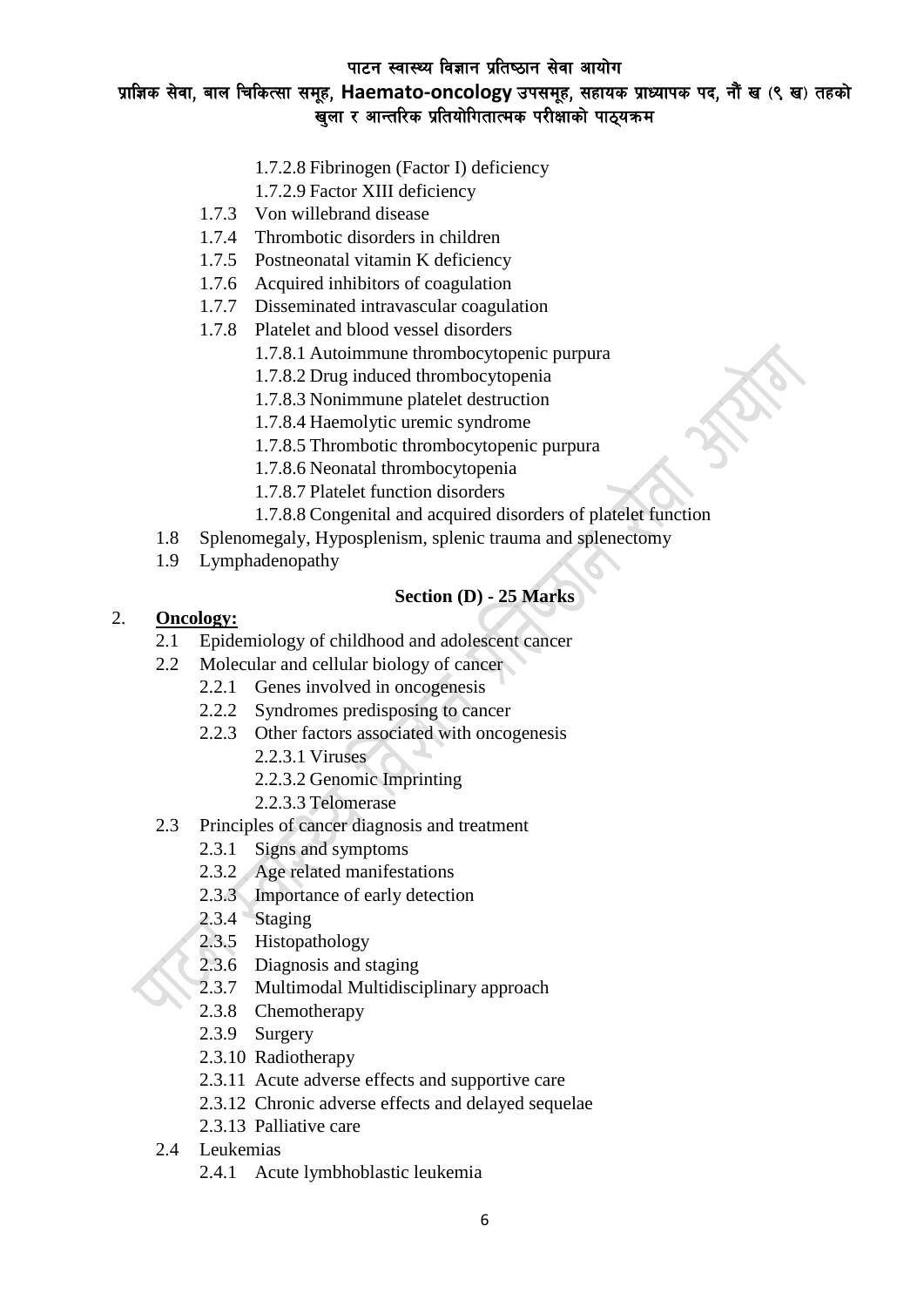# प्राज्ञिक सेवा, बाल चिकित्सा समूह, Haemato-oncology उपसमूह, सहायक प्राध्यापक पद, नौं ख (९ ख) तहको .<br>खुला र आन्तरिक प्रतियोगितात्मक परीक्षाको पाठ्यक्रम

- 2.4.2 Acute myelogenous leukemia
- 2.4.3 Down syndrome and acute leukemia and transient myeloproliferative disorder
- 2.4.4 Chronic myelogenous leukemia
- 2.4.5 Juvenile myelomonocytic leukemia or JCML
- 2.4.6 Infant leukemia
- 2.5 Lymphoma
	- 2.5.1 Hodgkin lymphoma
	- 2.5.2 Non-hodgkin lymphoma
	- 2.5.3 Late effects in children and adolescents with lymphoma
- 2.6 Brain tumors in childhood
	- 2.6.1 Distribution of childhood brain tumors based on histology
	- 2.6.2 Tumors of the brainstem
	- 2.6.3 Metastatic tumors
	- 2.6.4 Complications and long term management
	- 2.6.5 Future directions
- 2.7 Neuroblastoma
- 2.8 Neoplasms of the kidney
	- 2.8.1 Wilms Tumor
	- 2.8.2 Other kidney tumors in children
		- 2.8.2.1 Congenital mesoblastic nephroma
		- 2.8.2.2 Nephroblastomatosis
		- 2.8.2.3 Multicystic nephroblastoma
		- 2.8.2.4 Renal cell carcinoma
- 2.9 Soft tissue sarcomas
	- 2.9.1 Rhabdomyosarcoma
	- 2.9.2 Other soft tissue sarcomas(nonrhabdomyosarcoma)
		- 2.9.2.1 Synovial sarcoma
		- 2.9.2.2 Fibrosarcoma
		- 2.9.2.3 Malignant fibrous histiocytoma
		- 2.9.2.4 Neurogenic tumors
		- 2.9.2.5 Hemangiopericytoma
		- 2.9.2.6 Leomyosarcoma
- 2.10 Neoplasms of bone
	- 2.10.1 Malignant tumors of bone
		- 2.10.1.1 Osteosarcoma
		- 2.10.1.2 Ewing sarcoma
	- 2.10.2 Benign tumors and tumor like processes of bone
		- 2.10.2.1 Osteochondroma
		- 2.10.2.2 Enchondroma
		- 2.10.2.3 Chondroblastoma
		- 2.10.2.4 Osteoid osteoma
		- 2.10.2.5 Fibromas
		- 2.10.2.6 Osteofibrous dysplasia
		- 2.10.2.7 Eosinophilic granuloma